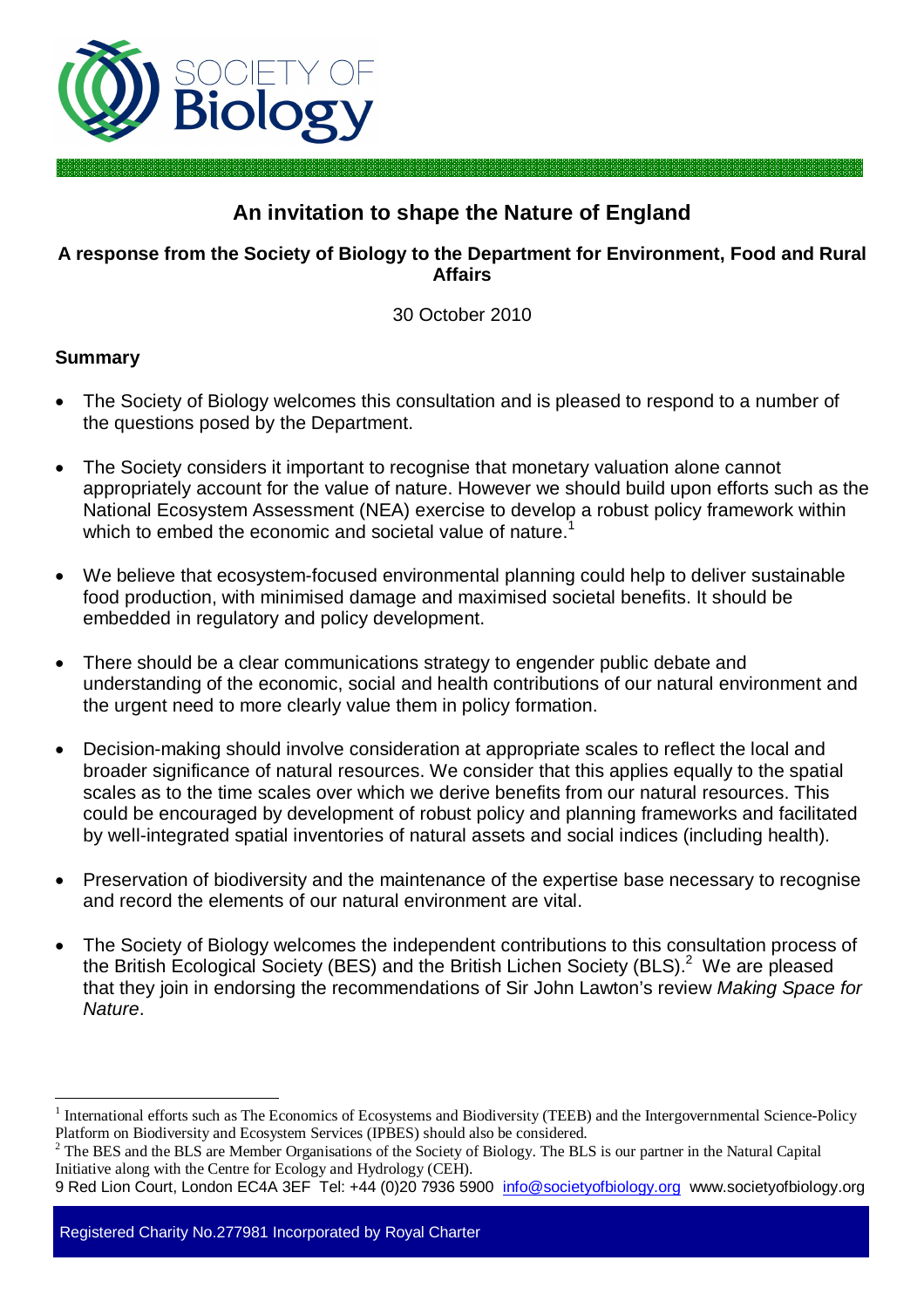

### **Detailed response**

#### **Question 1: What do we need to do to embed the true value of our natural resources in decision making at all levels?**

As an initial step the value of the natural services and benefits on which we depend must be highlighted and communicated. While the value of natural resources cannot be expressed fully in monetary terms, the creation of frameworks within which nature can be valued in economic terms is an essential component of progress. The National Ecosystem Assessment (NEA) is a significant step as is Defra's decision to champion an ecosystem approach. Embedding and supporting good practice through the business and voluntary sector is also vital. Increasing public awareness of the implications and trade-offs in decision making will also advance this aim.

Evidence-based policy making and good use of the science expertise base will contribute and evidence should be employed to argue for improved co-ordination between government departments to minimise competing activities.

The Society of Biology is a founding partner in the Natural Capital Initiative (NCI) which is hosting a series of workshops to explore options for biodiversity offsetting as a conservation tool and the potential to offset for further ecosystem services.<sup>3</sup> It has also recently explored the relationship between ecosystem services and health and the scope to plan for optimised benefits.<sup>4</sup> Recognising the link between ecosystem function and human health is a significant step in the process of valuing natural resources.

#### **Question 2: Have we identified the right overarching challenges for the White Paper to consider?**

The anticipated pressures of climate and demographic change and the building environmental pressure wrought by multiple incremental impacts represent a good general description of the overarching challenges which the White Paper should consider. Within the context of these challenges a number of points are noteworthy.

How farmland is managed is crucial to the health of the wider countryside and the biodiversity dependant upon it. The ability to manage high productivity farming sustainably and with minimal negative impacts on the wider environment is crucial. Enclosed arable farmland occupies almost 20% of UK land with approximately the same again in improved grassland and another 12% in woodland. Only 10% of land area is taken up with the urban developments in which 90% of the population live. Food security has improved to about 70% of need (as at 2000) however there remains a drive to increase production and productivity with associated threats of off-farm impacts. Chemical pollution from over-zealous or avoidable growth promotion or pest-control remains a threat to ecosystems. Despite the gains made, for example the 8.5 million ha now in agrienvironment schemes, degradation of farmed and natural environments is still occurring. Preventing the entry of pollutants into river systems and ecosystems is preferable to their later removal, when that is possible.

There has been considerable concentration on biodiversity in the research, policy and increasingly in the business community of late. Agreement on the importance of maintaining genetic diversity

 $\overline{a}$ 

<sup>3</sup> http://www.naturalcapitalinitiative.org.uk/46-towards\_no\_net\_loss\_and\_beyond/

<sup>&</sup>lt;sup>4</sup> http://www.naturalcapitalinitiative.org.uk/45-ecosystem\_services\_and\_the\_delivery\_of\_health\_benefits/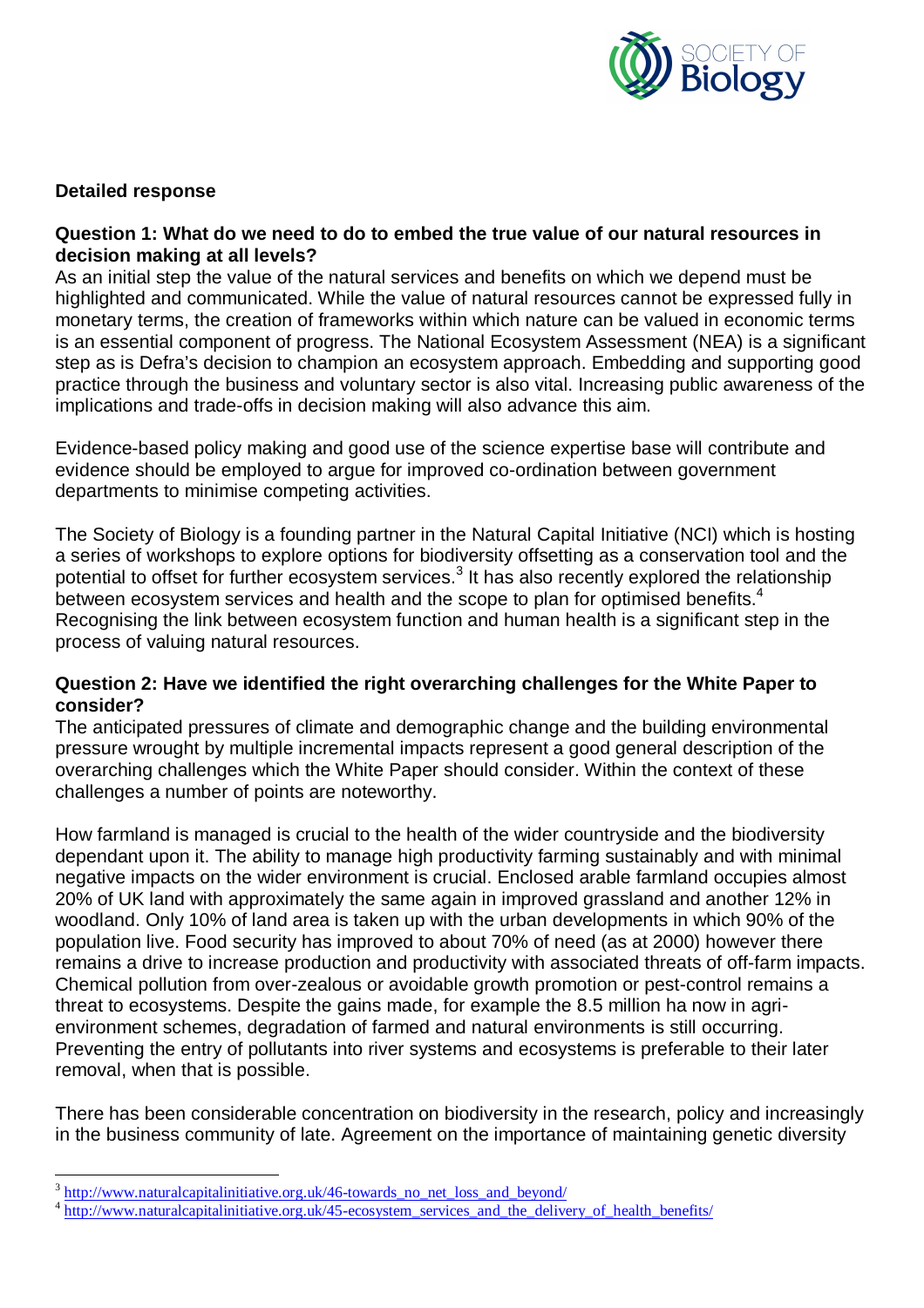

has not been met with success in achieving the 2010 target to halt biodiversity loss sadly. Biodiversity preservation is implicit in most discussions about environmental stewardship and this is welcome, however given the current failure to meet explicit targets, this issue deserves more noted prominence in iterations of guiding frameworks.

Stewardship of marine resources is vital also and the development of clear relationships between Defra, the Marine Management Organisation, Environment Agency, Natural England, Inshore Fisheries and Conservation Authorities will assist this.

As noted, it is twenty years since the last White Paper and this new policy contribution will also anticipate prolonged influence. The changed and changing social context within which this new instrument will operate is worthy of mention. Despite the current desire to reduce regulation and encourage self-generating societal responses, many of the long-term and large-scale challenges facing environmental management will require national-level operating frameworks best designed by government.

### **Question 3: What are the existing policies and practices aimed at protecting England's natural assets (including but not limited to those set out above on our biodiversity, seas, water bodies, air and soil) that currently work most effectively?**

Further development and implementation of agri-environment schemes and the Water Framework Directive could enhance benefit. Although progress has been made to date under both schemes, there is room for improvement.

Encouragement of trans-disciplinary working and inter-departmental focus, for example between environment and health, is very welcome.

As well as developing policies and systems, the development of farming skills and practices would be beneficial. On-farm advice and mechanisms for sharing good practice could contribute to this and help to deliver optimum benefit from agri-environment schemes and others. The development of an ecosystem service-based advisory system to be made available to farmers and other land managers was proposed at a recent NCI meeting. It would need to be flexible and adaptive, and to include advice on optimising ecosystem services.<sup>5</sup> There is concern that there is insufficient understanding of the ecological processes to completely underpin such advice at present and that this must be developed.<sup>6</sup> A well designed programme could assist in this. Current straitened financial circumstances may argue against the development or deployment of such a service, however the potential benefits in terms of natural capital protection and social capital enhancement within the farming community should be considered. Additional thoughts on the need for advice have been put forward within the Lawton review.<sup>7</sup>

l <sup>5</sup> http://www.naturalcapitalinitiative.org.uk/files/nci\_summary\_lo.pdf

<sup>&</sup>lt;sup>6</sup> 'There is currently a lack knowledge of how best to optimise agricultural land management for multiple outcomes, how to address the scale dependencies of such optimisations, assess the impact of land management on some services, or the impact of some services on agricultural production.' http://uknea.unep-

wcmc.org/LinkClick.aspx?fileticket=UIQr0mgTWWU%3d&tabid=82<br><sup>7</sup> http://www.defra.gov.uk/environment/biodiversity/documents/201009space-for-nature.pdf 'Recommendation 18. Government needs to establish a consistent, integrated and long-term expectation of land managers to deliver parts of the ecological network. In doing so, consideration should be given to: providing more readily available, high quality advice;'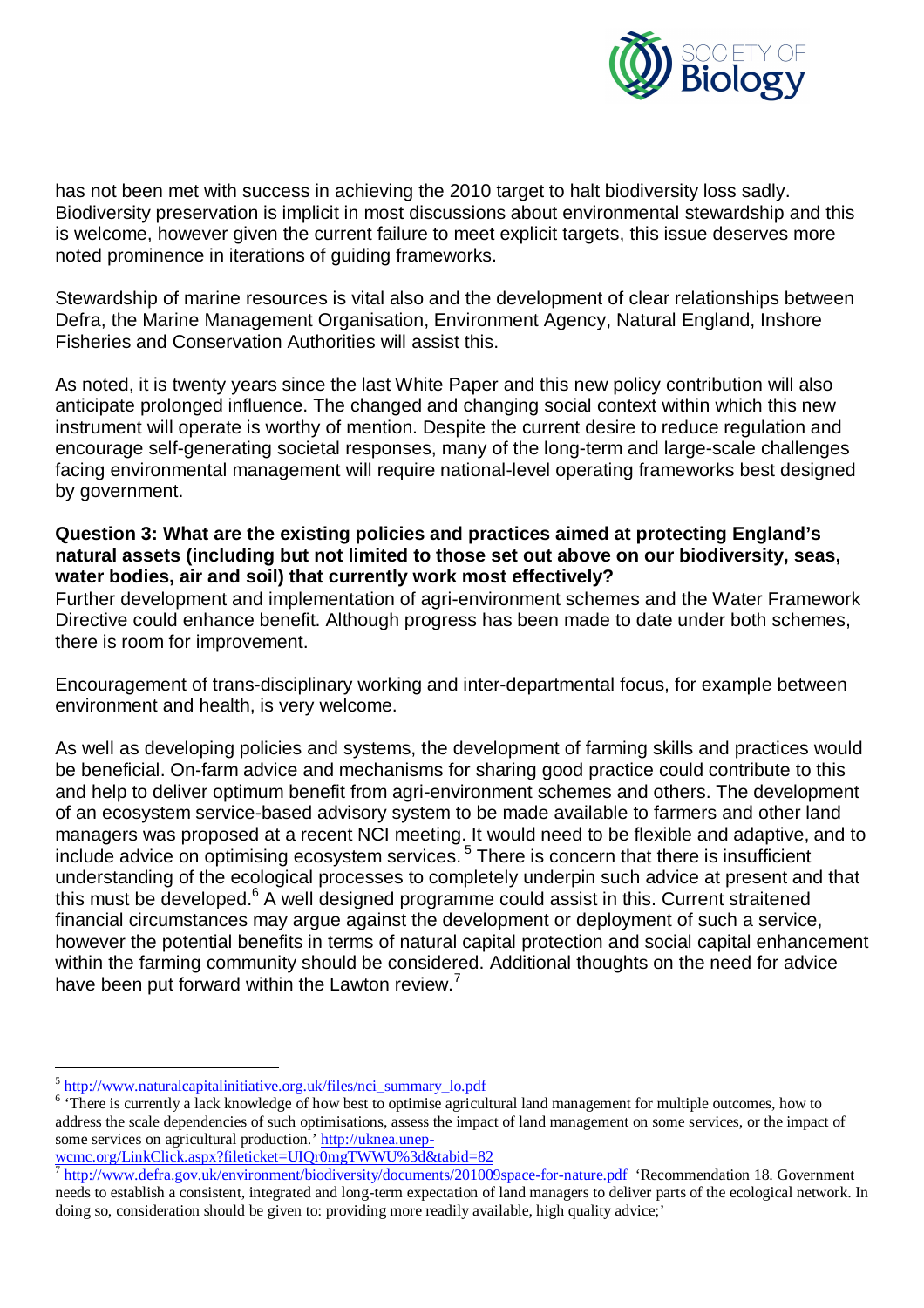

#### **Question 4: What mechanisms should we focus on to ensure we manage our natural systems more effectively in future?**

A successful outcome would be a healthy and food- and environment-secure population, supported by a sustainable agricultural and business sector, within biodiverse ecosystems with regulating, supporting and cultural services which are optimal and stable. The complexity of these aims and the degree of evolution required to advance towards them is daunting. Nonetheless, the considerable challenge of promoting these aims and developing a broadly acceptable system to chart progress towards them is worthy. The NEA may provide the basic framework from which a system of national assessment could develop. At a recent workshop assessing the NEA, there was a call to extend the support for the project beyond the final report and to scope further and ongoing use of the assessment. $8$ 

#### **Question 5: How best can we reduce our footprint on the natural environment abroad, through the goods, services and products we use?**

When designing policies to reduce our national environmental or carbon footprint, government should consider whether this is at the expense of an expanded international footprint or to the detriment of the footprint of another nation. <sup>9</sup> Consumers (private, business and public bodies) could be made aware of the international environmental footprint of products and services in order to inform choice. Public procurement programmes in particular are well placed to gather and assess this type of information. Environmental impact beyond carbon footprint should be considered and the 'embedded' or 'virtual' water content of traded goods and services deserves greater recognition, as do biodiversity impacts.

However, we stress that the opportunities for economic advancement, improved wellbeing, peace and environmental protection offered by equitable and well-managed trade agreements should not be overlooked. A simple decision in favour of domestic over imported goods and services may not deliver the best overall result.

**Question 6: What best practice and innovative approaches to protecting and enhancing our natural environment do you think should be considered as we develop the White Paper?** The sustainability of our farming systems needs to be addressed; high energy dependence along with reliance on fertilisers or agrochemicals with the potential to cause off-farm damage and practices which deplete long-term soil quality should be countered. Improved sustainability may well support improvements in ecosystem functioning and biodiversity. There is a need for research to improve the sustainability of farming systems.

#### **Question 7: How best can we harness and build on public enthusiasm for the natural environment so people can help improve it through local action, as informed consumers or by shaping policy?**

There is a great deal of public enthusiasm for the natural environment and a high degree of support (including material support) for conservation initiatives. This support is not universal but is very significant. Altered consumption habitats can influence impact as can altered production

 $\overline{a}$ <sup>8</sup> '[t]he group considered it would be helpful if the NEA Secretariat was kept in place for longer than is currently planned.' From: Developing the National Ecosystem Assessment. Report of a joint workshop between the British Ecological Society and the UK Biodiversity Research Advisory Group (2009)

http://www.britishecologicalsociety.org/documents/policy\_documents/policy\_meetings/BES\_BRAG\_Session\_Report\_final.pdf 9 'Consideration should be given to the global consequences of national policies.' Valuing our life support systems. (2009) http://www.naturalcapitalinitiative.org.uk/files/nci\_summary\_lo.pdf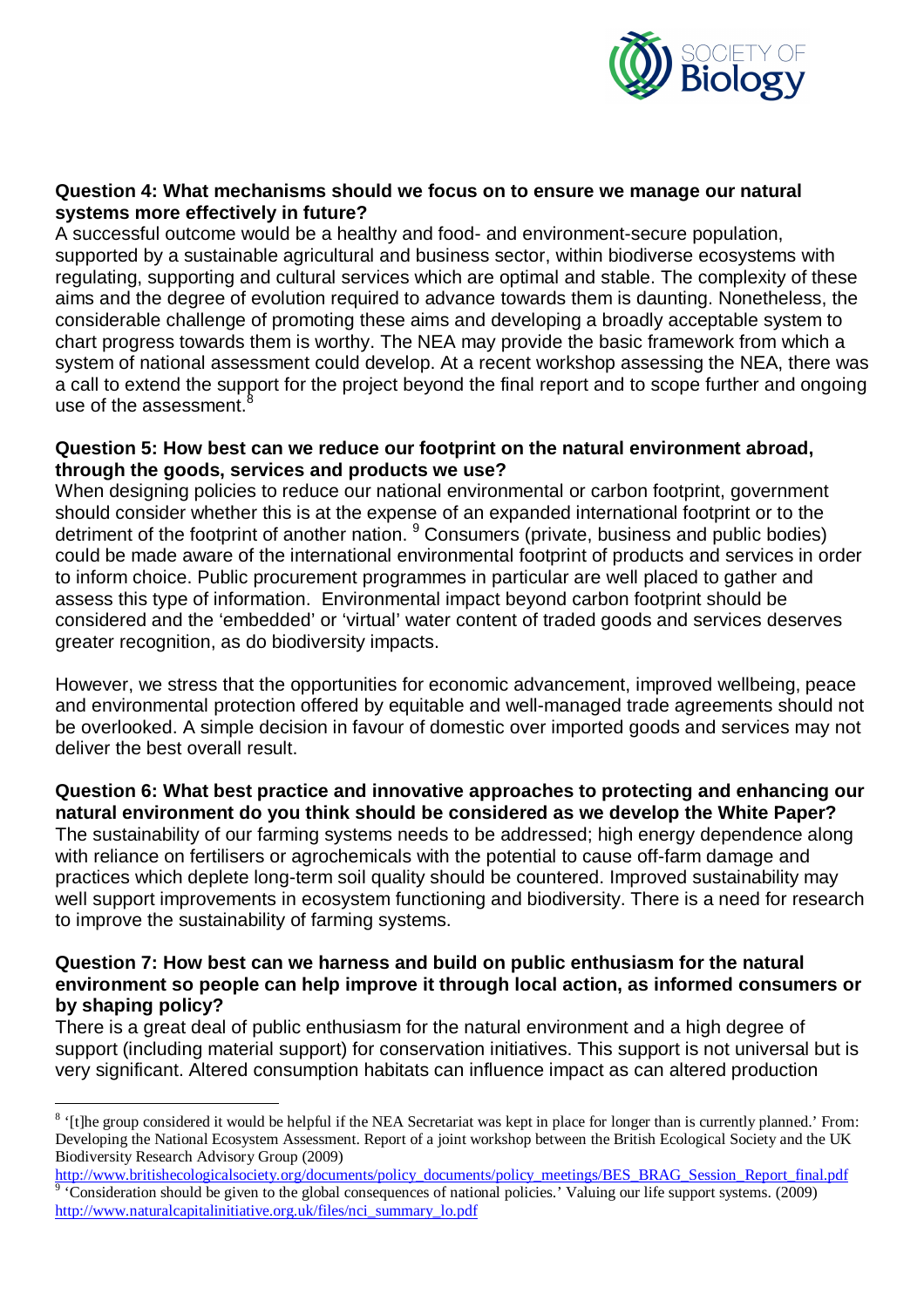

practices. By continuing to make visible the links between production, consumption and environmental impact, the opportunities for improving interventions and routes to optimal outcomes within this continuum will emerge. From the perspective of the public and consumers, changes in diet, the required appearance of food and availability of produce through the year could have significant impact on national and international footprint. Recently, well communicated concerns about honey bee populations and supportive signals from government have together raised public awareness and pointed to practical steps which could be taken to support pollinator biodiversity. Initial results on increasing colony numbers are encouraging and the part played by public participation in this is noteworthy.<sup>10</sup> Internationally, despite worrying increases in the number of endangered species on the current IUCN list, there are indications that the situation would be worse were it not for good conservation efforts $11$ , this provides further encouragement as do similar observations in the Sir John Lawton's review *Making Space for Nature*. 12

Defra is well aware of and participating in the emerging awareness of linkages between ecosystem function, interaction with the natural environment and human health and wellbeing. We welcome this focus. Broader awareness of the importance of contact with a well-functioning environment for public benefit and indeed individual health could be evidenced and promoted across government departments. The NCI held a recent interdisciplinary workshop to explore evidence and practice in this area and a report will be published soon.<sup>13</sup> Green gym<sup>14</sup> and Blue gym<sup>15</sup> activities are developing and, among others, have potential to promote benefits for environment and health. There is considerable promise in the emergence of evidence on the transformative effect of natural environments on social behaviour.

Many spaces held in public ownership contribute to public access to and enthusiasm for nature as well as providing important ecosystem services. We support the Lawton review recommendation that such lands should be used to maximise overall benefit and should not be released to private ownership unless their benefits and services can be secured for the future.<sup>16</sup>

### **Question 8: What should be our vision for the role of Civil Society in managing and enhancing the natural environment and for engaging individuals, businesses and communities in setting the agenda for that work?**

In addition to those mentioned, the academic and learned societies can also contribute. However, while we fully support activities to involve civil society in these processes there may be inherent difficulties in any reliance on these groups to set an agenda. The assessment by public agencies of innovations and ideas which arise from this arena will still be required. In this sense civil society

<sup>14</sup> http://www2.btcv.org.uk/display/greengym

 $\overline{a}$ <sup>10</sup> http://www.britishbee.org.uk/news/current\_news/beekeepers-fight-back-to-ensure-honey-bees-surviva.shtml

<sup>&</sup>lt;sup>11</sup> http://cms.iucn.org/about/work/programmes/species/red\_list/?6333/Natures-backbone-at-risk

<sup>&</sup>lt;sup>12</sup> Lawton, J.H., Brotherton, P.N.M., Brown, V.K., Elphick, C., Fitter, A.H., Forshaw, J., Haddow, R.W., Hilborne, S., Leafe, R.N., Mace, G.M., Southgate, M.P., Sutherland, W.J., Tew, T.E., Varley, J., & Wynne, G.R. (2010) *Making Space for Nature: a review of England's wildlife sites and ecological network*. Report to Defra. Available at

http://www.defra.gov.uk/environment/biodiversity/documents/201009space-for-nature.pdf

<sup>&</sup>lt;sup>13</sup> http://www.naturalcapitalinitiative.org.uk/45-ecosystem\_services\_and\_the\_delivery\_of\_health\_benefits/

<sup>15</sup> http://www.bluegym.org.uk/

<sup>&</sup>lt;sup>16</sup> http://www.defra.gov.uk/environment/biodiversity/documents/201009space-for-nature.pdf Recommendation 8: Public bodies owning land which includes components of England's current or future ecological network should do more to realise its potential, in line with their biodiversity duty. Further, before disposal of any public land, the impact on the ecological network should be fully evaluated. Where such land is identified as having high wildlife value (existing or potential) it should not be disposed of unless its wildlife value is secured for the future.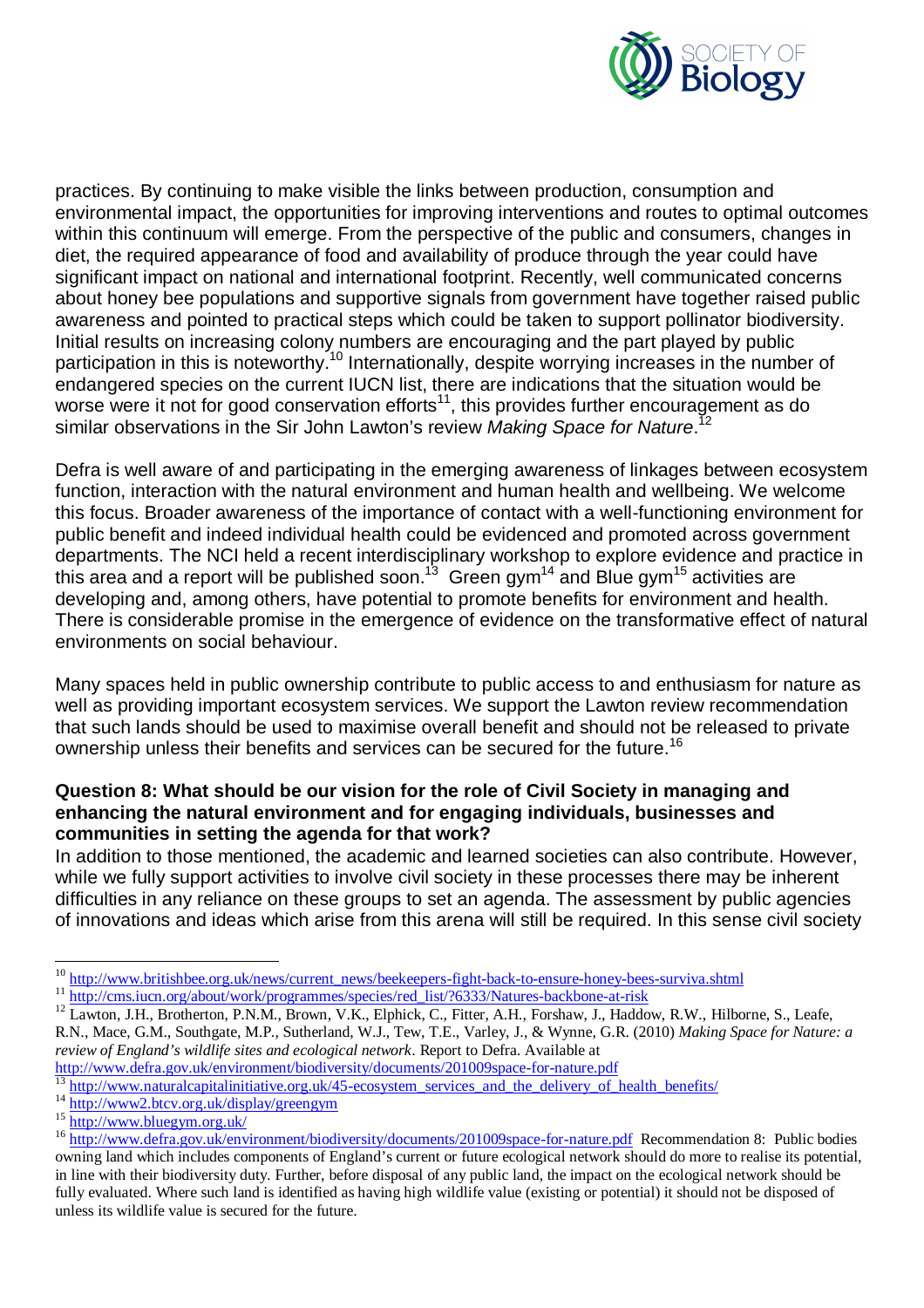

may help to identify relevant agenda items and contribute to their development but government must continue to exercise judgement and stewardship. This important co-operative relationship between public and private is also recognised by Lawton et al who comment on the need for 'strong leadership' from government.<sup>17</sup>

#### **Question 9: How best can Government incentivise innovative and effective action on the natural environment, across England, at the local level?**

The development of robust Policy and Planning Statements (PPS) which provide a strong framework requiring consideration of the natural environment and health needs could guide local development. For example, the Society of Biology replied to the recent DCLG consultation on a new PPS: *Planning for a natural and healthy environment* that knowledge of the regional and subregional health sector priorities for the improvement of health and well-being should be incorporated.<sup>18</sup> Recognition of these linkages is clearly evident within government publications. Development of PPS strategies should also contribute to facilitating and requiring co-operation at appropriate landscape, catchment, and other trans-boundary scales as addressed in **Question 13**. Good spatial mapping of natural capital would also facilitate decision-making.<sup>19</sup>

## **Question 14: What should be the priorities for the UK's role in EU and international action, to protect and enhance the natural environment at home and abroad?**

The UK has the advantage of many unrivalled long-term data sets charting environmental change and function from which evidence-based policy and planning priorities can be derived. The health and operation of these data sets depends in many cases upon the availability of taxonomic expertise. We have highlighted in the past<sup>20</sup> our concern that appropriate support is given to this vital area of science. The UK should continue to support long-term data collection and champion the role of evidence-based policy development.

In addition, many of the overseas territories of the UK are renowned for their wildlife and are areas of high biodiversity; we support Defra's recognition of this.<sup>21</sup> As well as this however support is needed for these valuable species which remain vulnerable in the face of loose regulations and the effects of climate change.<sup>22</sup>

### **Question 15: If you could choose just one priority action for the Natural Environment White Paper to drive forward locally, nationally or internationally, what would it be?**

We believe that an ecosystem-focused environmental planning could help to deliver sustainable food production, with minimised damage and maximised societal benefits. Consideration of these principles across government departments is essential and must be embedded in the regulatory and policy assessment process.

 $\overline{a}$ <sup>17</sup> http://www.defra.gov.uk/environment/biodiversity/documents/201009space-for-nature.pdf 'This will require strong leadership from government, but is not a job for government alone.'

<sup>18</sup> http://www.societyofbiology.org/policy/consultations

<sup>&</sup>lt;sup>19</sup> 'Spatial maps and models should be generated to inform management of our natural capital at a national level and the national planning framework. This should provide a comprehensive, high resolution, spatially explicit environmental asset inventory at sufficient resolution (no coarser than 1:25,000) to provide a good basis for models and decision-making tools.' Messages to researchers (2009) http://www.naturalcapitalinitiative.org.uk/files/nci\_summary\_lo.pdf

<sup>&</sup>lt;sup>20</sup> Systematics and Taxonomy (2008) A response to the House of Lords Science and Technology Committee http://www.societyofbiology.org/documents/view/46 *inter alia*

<sup>&</sup>lt;sup>21</sup> http://nds.coi.gov.uk/content/detail.aspx?NewsAreaId=2&ReleaseID=415836&SubjectId=2

<sup>&</sup>lt;sup>22</sup> Hindmarch, C. (2007): Biodiversity on the far-flung outposts of Europe. *Biologist*, Vol 54 Number 2, May 2007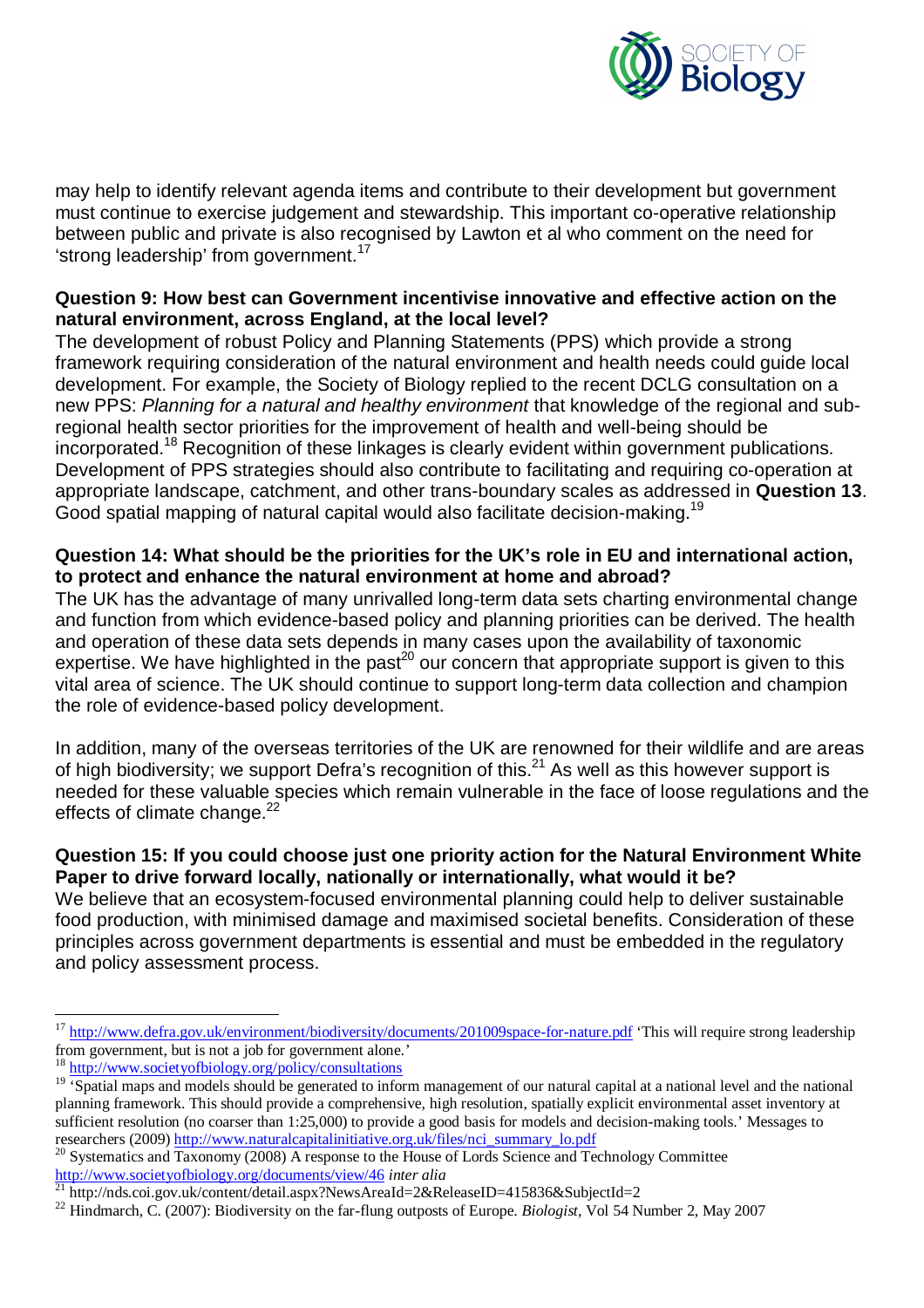

The **Society of Biology** is a single unified voice for biology: advising Government and influencing policy; advancing education and professional development; supporting our members, and engaging and encouraging public interest in the life sciences. The Society of Biology is a charity, created by the unification of the Biosciences Federation and the Institute of Biology, and is building on the heritage and reputation of these two organisations to champion the study and development of biology, and provide expert guidance and opinion. The Society represents a diverse membership of over 80,000 - including practising scientists, students and interested nonprofessionals - as individuals, or through the learned societies and other organisations listed below.

We gratefully acknowledge in particular the contributions of the Association of Applied Biologists, the Marine Biological Association, the British Ecological Society and the British Lichen Society among others, to the development of this response.

The Society of Biology is pleased for this response to be publicly available and will shortly place a version on www.societyofbiology.org . For any queries, please contact Dr Laura Bellingan, Society of Biology, 9 Red Lion Court, London, EC4A 3EF. Email: policy@societyofbiology.org